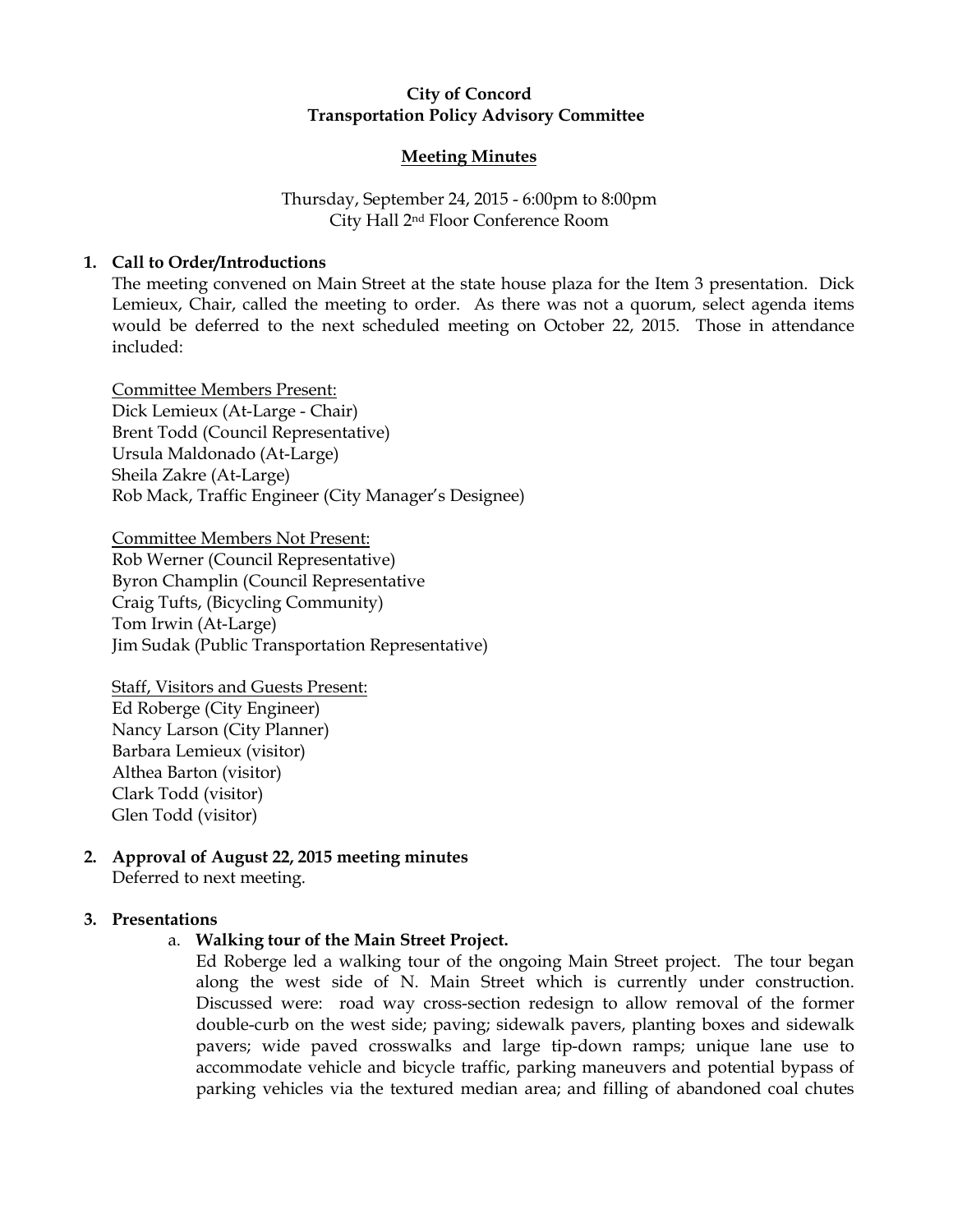under the sidewalk. The tour then shifted to the completed east side of N. Main Street. Discussed were: widened sidewalks and plaza areas for dining and future art; planting boxes and irrigation; street lighting and decorative fixtures; planned uplighting of select trees and architectural features; way-finding signage; sidewalk ramps and features to bring accessibility to building front doors; and truck loading zones.

TPAC members noted the remarkable change in visual vibrancy of the new street corridor. The wide sidewalks, numerous outdoor eating areas, planting and decorative features, and uniform lighting levels created a new sense of place on Main Street.



# 4. Public Comment

Althea Barton commended TPAC's efforts and hard work in the concept planning stages of the Main Street

project. TPAC's vision and commitment to complete streets principles helped forge community consensus on key transportation elements of this signature and legacy project for the city, its residents and visitors from near and far.

- 5. New business
	- a. None.
- 6. Old Business
	- a. None
- 7. Consent Reports
	- a. Approval of Subcommittee Minutes (Pedestrian, Bicycle, Public Transportation, and Traffic Operations) Deferred to next meeting.
- 8. City Council Meeting Update None.
- 9. TPAC Referrals from City Council, Staff and Chair
	- a. Referral from City Council regarding a resident concern on wheelchair accessibility on Union Street (City Council: 8/10/15). Deferred to next meeting.
- 10. Status report on subcommittees
	- a. Bicycle/Pedestrian Committee, Craig Tufts None.